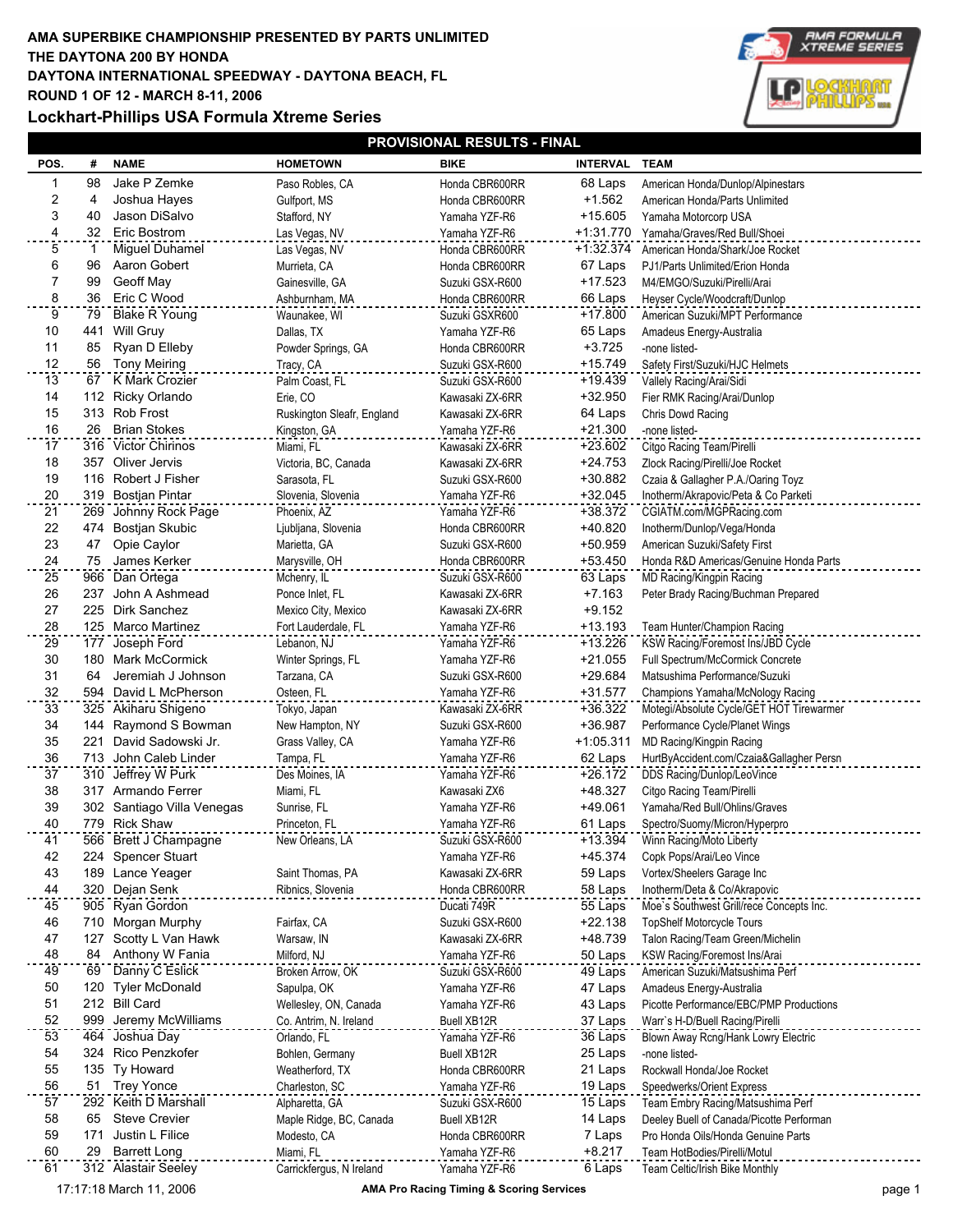## **AMA SUPERBIKE CHAMPIONSHIP PRESENTED BY PARTS UNLIMITED DAYTONA INTERNATIONAL SPEEDWAY - DAYTONA BEACH, FL ROUND 1 OF 12 - MARCH 8-11, 2006 Lockhart-Phillips USA Formula Xtreme Series THE DAYTONA 200 BY HONDA**



| <b>PROVISIONAL RESULTS - FINAL</b> |    |                      |                                 |                 |                 |                                          |  |  |
|------------------------------------|----|----------------------|---------------------------------|-----------------|-----------------|------------------------------------------|--|--|
| POS.                               | #  | <b>NAME</b>          | <b>HOMETOWN</b>                 | <b>BIKE</b>     | <b>INTERVAL</b> | TEAM                                     |  |  |
| 62                                 |    | 280 Jean Paul Tache  | North Bay, ON, Canada           | Kawasaki ZX-6RR | $+0.000$        | Yamaha/27 Group/Vortex/LeoVince          |  |  |
| 63                                 | 37 | Nathan Hester        | Coeur D Alene, ID               | Yamaha YZF-R6   | 2 Laps          | Pirelli/Spokane Yamaha/NorthIdahoLandSal |  |  |
| 64                                 |    | 113 Mike D Ciccotto  | Sebastian, FL                   | Buell XB12R     | $+29.861$       | Hals H-D/Pirelli/Vanson/Arai             |  |  |
| 65                                 |    | 481 Ryan L Andrews   | Robinson, TX                    | Honda CBR600RR  | <b>DNS</b>      | Honda/RockwallHonda.com/Dunlop           |  |  |
| 66                                 | 21 | Pascal Picotte       | Ct Cecile De Milton, QC, Canada | Yamaha YZF-R6   | <b>DNS</b>      | Picotte Yamaha Racing                    |  |  |
| 67                                 |    | 145 Chad A Simons    | Ormond Beach, FL                | Yamaha YZF-R6   | <b>DNS</b>      | Destiny Motorsports/U.S. 1               |  |  |
| 68                                 |    | 364 Jeff D Seehorn   | Rockford, WA                    | Kawasaki ZX-6RR | <b>DNS</b>      | Newman Suspension/Michelin               |  |  |
| 69                                 |    | 847 Kenny L Carlotta | Gilroy, CA                      | Suzuki GSX-R600 | <b>DNS</b>      | Pirelli/Red Line Oil/Helimot             |  |  |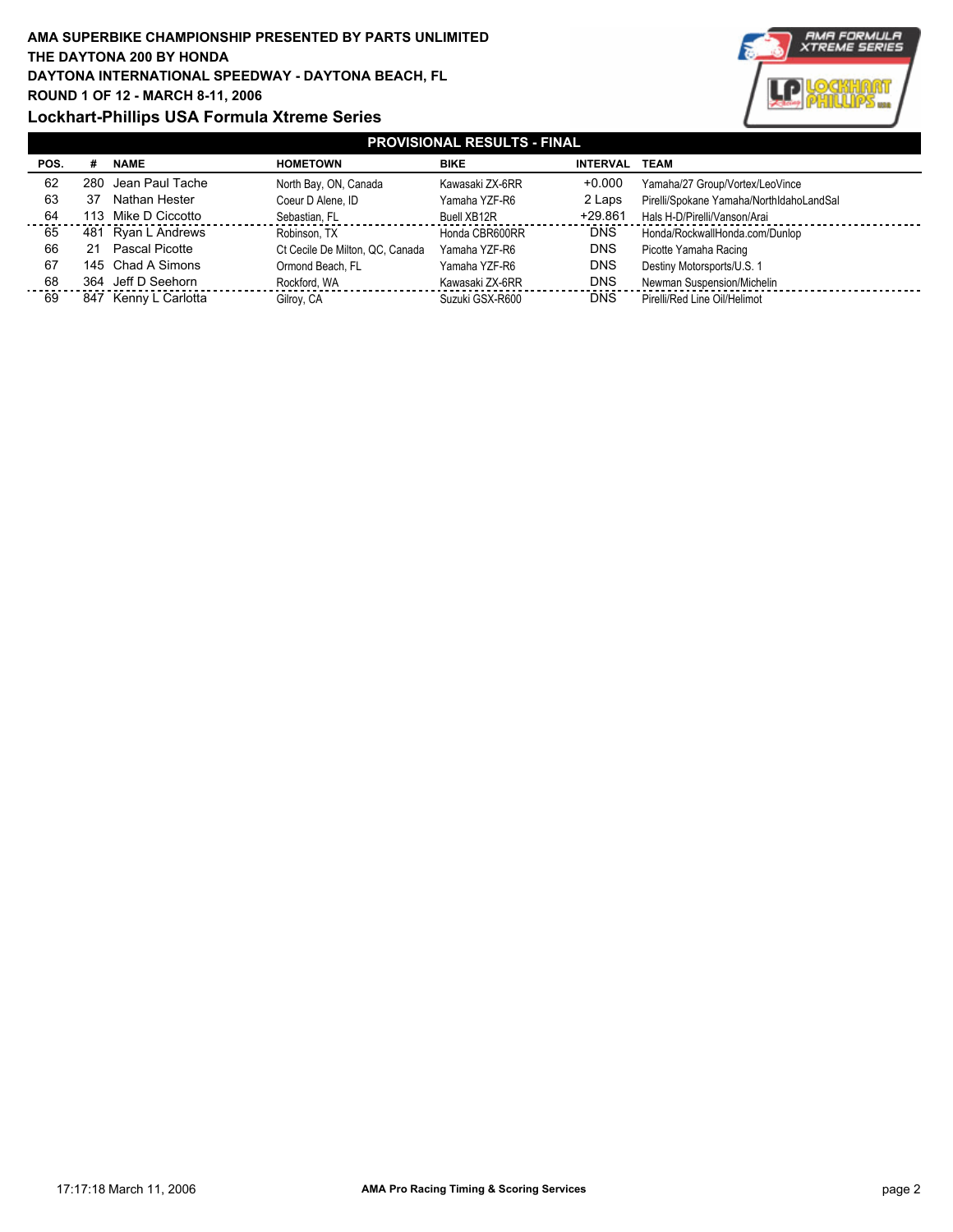## **Lockhart-Phillips USA Formula Xtreme Series**



| PROVISIONAL RESULTS - FINAL |                                                                      |                 |                                 |             |                         |              |                                  |                |
|-----------------------------|----------------------------------------------------------------------|-----------------|---------------------------------|-------------|-------------------------|--------------|----------------------------------|----------------|
| POS.                        | <b>NAME</b><br>#                                                     | <b>HOMETOWN</b> |                                 | <b>BIKE</b> | INTERVAL TEAM           |              |                                  |                |
|                             |                                                                      |                 |                                 |             |                         |              |                                  |                |
|                             | <b>RACE TIME:</b>                                                    |                 | 2:00:01.245                     |             | LAP                     | #            | <b>LAP LEADER</b>                | GAP            |
|                             | <b>MARGIN OF VICTORY:</b>                                            |                 | 1.562                           |             | $\mathbf{1}$            | 32           | Eric Bostrom                     | 0.326          |
|                             | <b>WINNERS AVERAGE SPEED:</b>                                        |                 | 100.3 mph                       |             | $\overline{\mathbf{c}}$ | 32           | Eric Bostrom                     | 0.263          |
|                             | <b>WINNERS AVERAGE LAP TIME:</b>                                     |                 | 1:45.901                        |             | 3                       | 32           | Eric Bostrom                     | 0.098          |
|                             | <b>SECOND PLACE AVERAGE SPEED:</b><br>SECOND PLACE AVERAGE LAP TIME: |                 | 100.3 mph                       |             | 4                       | 32           | Eric Bostrom                     | 0.518          |
|                             | POLE POSITION:                                                       |                 | 1:45.924<br>#1 - Miguel Duhamel |             | 5                       | 32           | Eric Bostrom                     | 0.058          |
|                             |                                                                      |                 |                                 |             | 6                       | 32           | Eric Bostrom                     | 0.227          |
| #                           | <b>NAME</b>                                                          | <b>LAPS LED</b> |                                 |             | $\overline{7}$          | 32           | Eric Bostrom                     | 0.102          |
| 98                          | Jake P Zemke                                                         | 35              |                                 |             | 8<br>9                  | 32<br>32     | Eric Bostrom                     | 0.112          |
| $\mathbf{1}$                | Miguel Duhamel                                                       | 22              |                                 |             | 10                      | 32           | Eric Bostrom<br>Eric Bostrom     | 0.051<br>0.148 |
| 32                          | Eric Bostrom                                                         | 11              |                                 |             | 11                      | 98           | Jake P Zemke                     | 0.030          |
|                             |                                                                      |                 |                                 |             | 12                      | 98           | Jake P Zemke                     | 0.332          |
|                             |                                                                      |                 |                                 |             | 13                      | 98           | Jake P Zemke                     | 0.482          |
|                             |                                                                      |                 |                                 |             | 14                      | 98           | Jake P Zemke                     | 0.414          |
|                             |                                                                      |                 |                                 |             | 15                      | 98           | Jake P Zemke                     | 0.081          |
|                             |                                                                      |                 |                                 |             | 16                      | 98           | Jake P Zemke                     | 0.131          |
|                             |                                                                      |                 |                                 |             | 17                      | 98           | Jake P Zemke                     | 0.043          |
|                             |                                                                      |                 |                                 |             | 18                      | 98           | Jake P Zemke                     | 0.128          |
|                             |                                                                      |                 |                                 |             | 19                      | $\mathbf{1}$ | Miguel Duhamel                   | 0.011          |
|                             |                                                                      |                 |                                 |             | 20                      | $\mathbf{1}$ | Miguel Duhamel                   | 0.018          |
|                             |                                                                      |                 |                                 |             | 21                      | $\mathbf{1}$ | Miguel Duhamel                   | 0.048          |
|                             |                                                                      |                 |                                 |             | 22                      | 98           | Jake P Zemke                     | 1.294          |
|                             |                                                                      |                 |                                 |             | 23                      | 98           | Jake P Zemke                     | 9.922          |
|                             |                                                                      |                 |                                 |             | 24                      | 32           | Eric Bostrom                     | 7.989          |
|                             |                                                                      |                 |                                 |             | 25                      | $\mathbf{1}$ | Miguel Duhamel                   | 3.038          |
|                             |                                                                      |                 |                                 |             | 26                      | $\mathbf{1}$ | Miguel Duhamel                   | 3.839          |
|                             |                                                                      |                 |                                 |             | 27                      | $\mathbf{1}$ | Miguel Duhamel                   | 3.932          |
|                             |                                                                      |                 |                                 |             | 28                      | 1            | Miguel Duhamel                   | 3.784          |
|                             |                                                                      |                 |                                 |             | 29                      | 1            | Miguel Duhamel                   | 4.554          |
|                             |                                                                      |                 |                                 |             | $30\,$                  | 1            | Miguel Duhamel                   | 5.685          |
|                             |                                                                      |                 |                                 |             | 31                      | 1            | Miguel Duhamel                   | 6.183          |
|                             |                                                                      |                 |                                 |             | 32                      | 1            | Miguel Duhamel                   | 7.049          |
|                             |                                                                      |                 |                                 |             | 33                      | $\mathbf{1}$ | Miguel Duhamel                   | 7.475          |
|                             |                                                                      |                 |                                 |             | 34<br>35                | 1<br>1       | Miguel Duhamel<br>Miguel Duhamel | 7.240<br>7.502 |
|                             |                                                                      |                 |                                 |             | 36                      | 1            | Miguel Duhamel                   | 8.269          |
|                             |                                                                      |                 |                                 |             | 37                      | 1            | Miguel Duhamel                   | 8.391          |
|                             |                                                                      |                 |                                 |             | 38                      | 1            | Miguel Duhamel                   | 9.289          |
|                             |                                                                      |                 |                                 |             | 39                      | 1            | Miguel Duhamel                   | 10.185         |
|                             |                                                                      |                 |                                 |             | $40\,$                  | 1            | Miguel Duhamel                   | 9.274          |
|                             |                                                                      |                 |                                 |             | 41                      | 1            | Miguel Duhamel                   | 10.352         |
|                             |                                                                      |                 |                                 |             | 42                      | 1            | Miguel Duhamel                   | 11.184         |
|                             |                                                                      |                 |                                 |             | 43                      | 1            | Miguel Duhamel                   | 12.028         |
|                             |                                                                      |                 |                                 |             | 44                      | 98           | Jake P Zemke                     | 12.065         |
|                             |                                                                      |                 |                                 |             | 45                      | 98           | Jake P Zemke                     | 15.644         |
|                             |                                                                      |                 |                                 |             | 46                      | 98           | Jake P Zemke                     | 16.514         |
|                             |                                                                      |                 |                                 |             | 47                      | 98           | Jake P Zemke                     | 11.668         |
|                             |                                                                      |                 |                                 |             | 48                      | 98           | Jake P Zemke                     | 16.608         |
|                             |                                                                      |                 |                                 |             | 49                      | 98           | Jake P Zemke                     | 17.352         |
|                             |                                                                      |                 |                                 |             | $50\,$                  | 98           | Jake P Zemke                     | 16.893         |
|                             |                                                                      |                 |                                 |             | 51                      | 98           | Jake P Zemke                     | 16.198         |
|                             |                                                                      |                 |                                 |             | 52                      | 98           | Jake P Zemke                     | 15.752         |
|                             |                                                                      |                 |                                 |             | 53                      | 98           | Jake P Zemke                     | 15.879         |
|                             |                                                                      |                 |                                 |             | 54                      | 98           | Jake P Zemke                     | 15.888         |
|                             |                                                                      |                 |                                 |             | 55                      | 98           | Jake P Zemke                     | 19.745         |
|                             |                                                                      |                 |                                 |             | 56                      | 98           | Jake P Zemke                     | 9.814          |
|                             |                                                                      |                 |                                 |             | 57                      | 98           | Jake P Zemke                     | 4.505          |
|                             |                                                                      |                 |                                 |             | 58<br>59                | 98<br>98     | Jake P Zemke<br>Jake P Zemke     | 7.749<br>4.934 |
|                             |                                                                      |                 |                                 |             |                         |              |                                  |                |